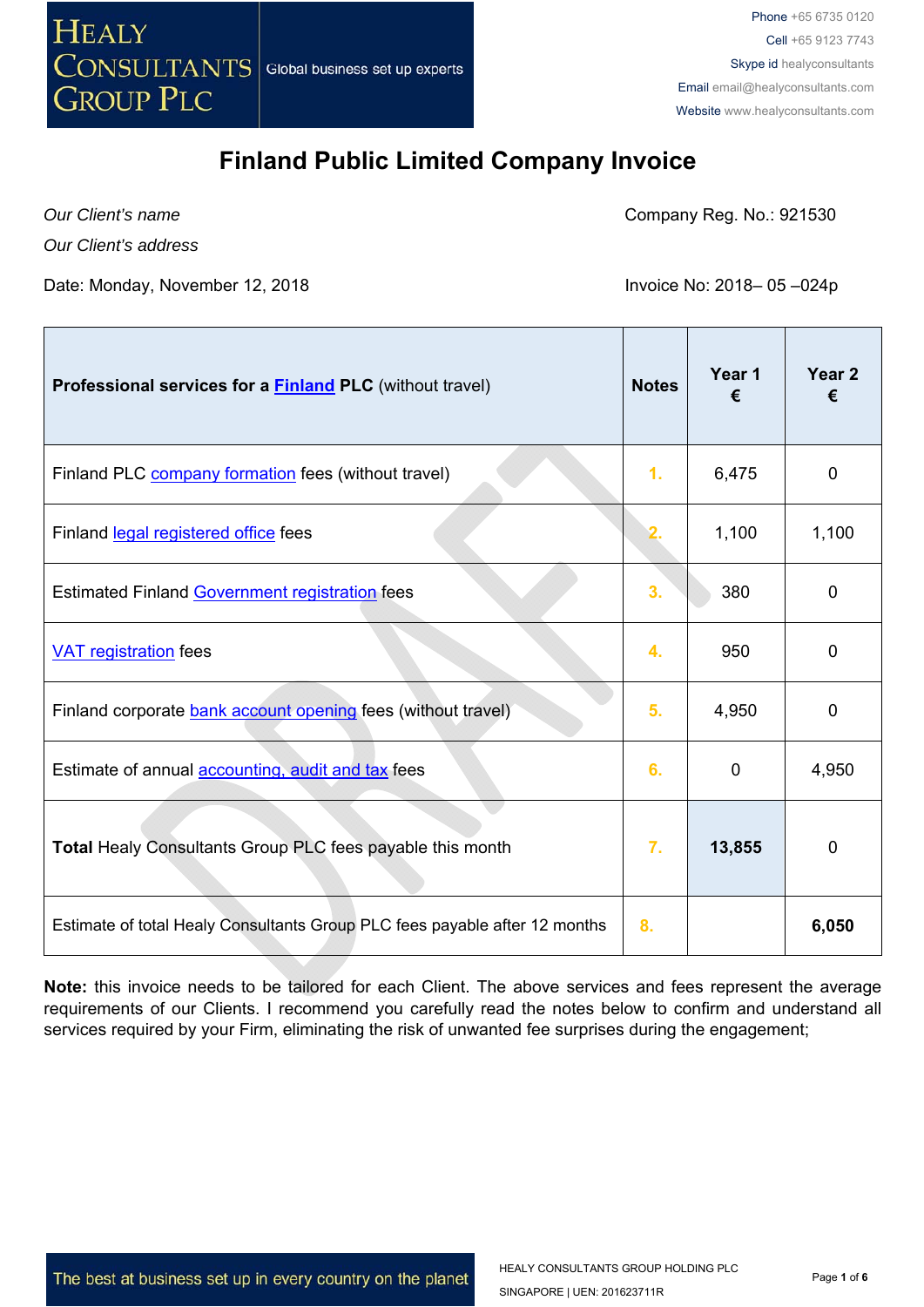#### *Notes to invoice above*

**1.** Healy Consultants Group PLC fees to efficiently and effectively complete Finland company registration within five weeks (click link) by **i)** choosing the optimum regulatory license for our Client's business activities; **ii)** reserving a company name with Finnish Patent and Registration Office; **iii)** settling our accountant and lawyer fees; and iv) preparing a high quality company incorporation application for **Finnish Patent and** Registration Office;

All engagement fees (click link) are agreed and paid up front and agree to the fees published on our country web pages. Consequently, there are no hidden fees, surprises or ambushes throughout the engagement. All engagement deadlines are agreed up front in the form of a detailed project plan, mapping out deliverables by week throughout the engagement term;



Every week during the engagement, Healy Consultants Group PLC will email our Client a detailed status update. Our Client is immediately informed of engagement problems together with solutions. Your dedicated engagement manager is reachable by phone, Skype, live chat and email and will communicate in your preferred language;

- **2.** In accordance with Chapter 2 Section 3 of the Finland Limited Liability Companies Act 2006, each Finland Company shall as from the date of its incorporation have a legal registered office in Finland, to which all official Government communications and notices may be addressed. To comply with this statutory requirement, Healy Consultants Group PLC Finland business office will be the registered office address for your Finland Company. Thereafter, this address will be used to receive Government correspondence including **i)** tax letters; **ii)** notice of the legal annual return; and **iii)** all government communications. Most of our Clients wish to place Healy Consultants Group PLC Finland office address (click link) on invoices, contracts, websites and business cards;
- **3.** This fee is an estimate of government costs payable during your Firm's engagement. For transparency purposes, all government fee payments will be supported by original receipts and invoices. Examples of government costs include **i)** the name reservation and **ii)** the company registration fee charged by the Finnish Patent and Registration Office. Following engagement completion, Healy Consultants Group PLC will refund our Client any excess of funds received over actual Government costs paid;

If our Client is not comfortable with only an Finland corporate bank account, Healy Consultants Group PLC will be pleased to open an international corporate bank account (click link) outside of Finland. Examples include New York, Germany, Liechtenstein, Austria, Bulgaria, South Africa, Singapore, London, South America or Dubai. All banks will be top tier banks in these countries with excellent internet banking services. Example of our global banking partners include HSBC, Standard Chartered Bank, Citibank, Barclays, ABN Amro, Bank of China, Nordea bank, Standard Bank, SEB bank, Credit Suisse;

The banks enjoy ultimate power of approval of corporate bank account applications. Consequently, guaranteed success is outside of Healy Consultants Group PLC' control. What is inside our control is the preparation and submission of a high-quality bank application that maximizes the likelihood of approval. To date, we enjoy a 100% approval record because of our global banking relationships and determination.

The best at business set up in every country on the planet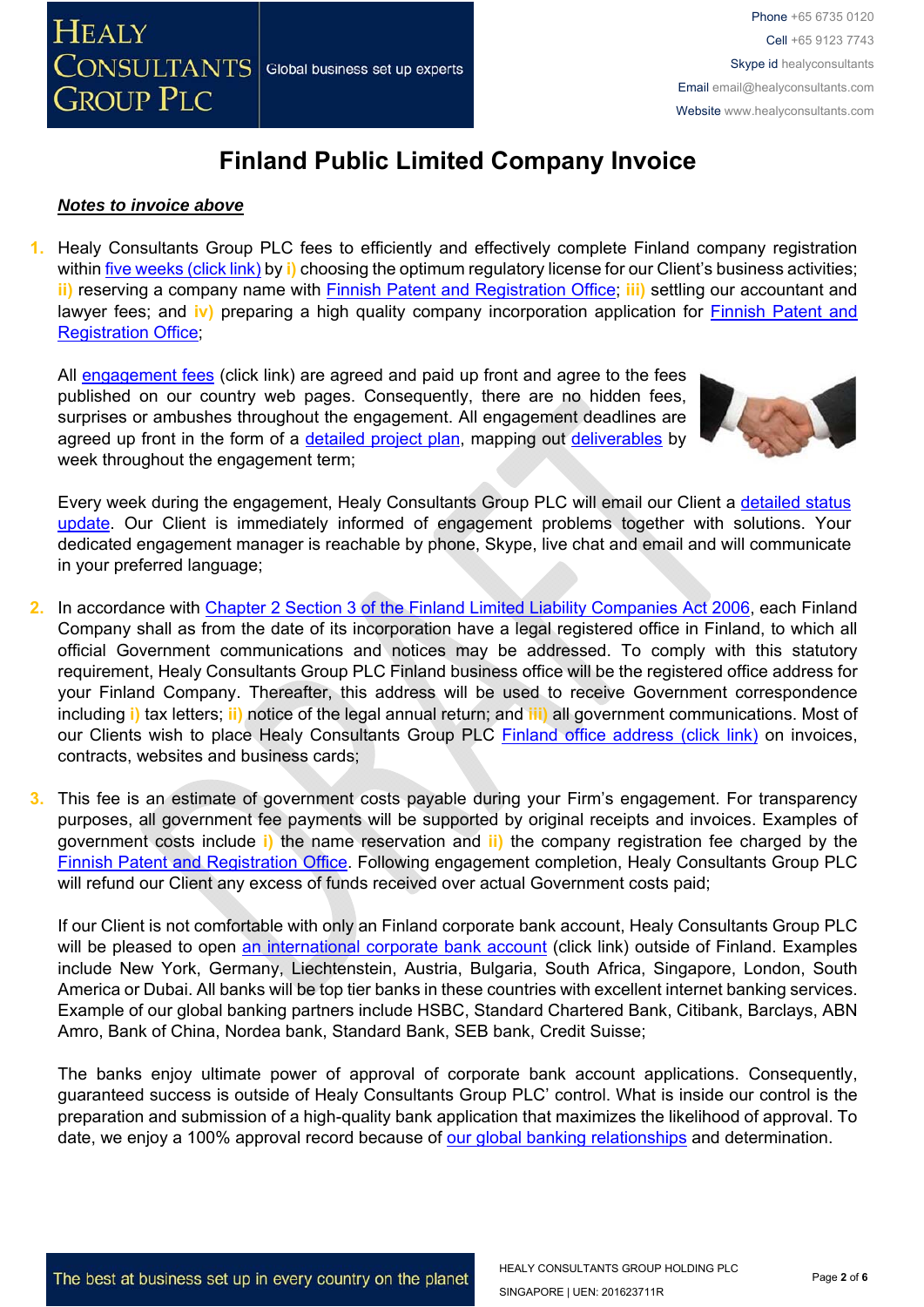







Global banks continue to tighten corporate bank account opening procedures, their internal compliance departments completing more thorough due diligence of Clients. Consequently, our Clients should expect the bank account approval period to take up to 4 weeks. Furthermore, global banks now require evidence of proof of business in the country where the corporate bank account will be, including sales contracts or lease agreement;

- **4.** In accordance with the Finland Limited Liability Companies Act, each Finland entity must register for VAT if their annual turnover exceeds €8,500;
- **5.** For an active trading company, these accounting, audit and tax fees are an estimate of Healy Consultants Group PLC fees to efficiently and effectively discharge your annual company accounting and tax obligations. Following receipt of a set of draft accounting numbers from your company, Healy Consultants Group PLC will more accurately advise accounting and tax fees. For a dormant company, Healy Consultants Group PLC fees are only €950;
- **6.** All fees quoted in this invoice correspond to fees quoted on Healy Consultants Group PLC's website. Please review this invoice carefully to identify errors. During the rush of the business day, it is possible that Healy Consultants Group PLC inadvertently made fee calculation errors, typing errors or omitted services or omitted historic fee payments from Clients. In the unfortunate event you identify invoice errors, please revert to me directly re the same. I apologize in advance if I or my staff made invoice errors;
- **7.** Assuming our Clients re-engage Healy Consultants Group PLC in year 2, this fee is an estimate of the fees payable next year, 12 months after the date of company registration;
- **8.** The fees quoted in this invoice are a prediction of the fees required to efficiently and effectively complete this engagement in a timely manner. If during the engagement Healy Consultants Group PLC realizes that the project is more complex than anticipated, requiring a large additional investment of time, my Firm will revert to request additional fees;
- **9.** Engage Healy Consultants Group PLC to **project manage** business set up in every country on the planet. We are the best in the world at what we do, timely completing the A to Z of every country engagement;
- **10.** In accordance with Chapter 1 Section 3 of the Finland Limited Liability Companies Act 2006 the issued share capital of €80,000 must be deposited to the company bank account during company registration. To optimize engagement efficiency and minimize delays, Healy Consultants Group PLC is happy to deposit these fund on behalf of our Clients;
- **11.** In accordance with Chapter 6 Section 10 of the Finland Limited Liability Companies Act 2006 each Finland PLC must have at least 50% of the directors ordinarily resident in the EEA. If required, Healy Consultants Group PLC will be pleased to provide your firm with a professional nominee director in Finland. Our fee amounts to €8,600 per annum;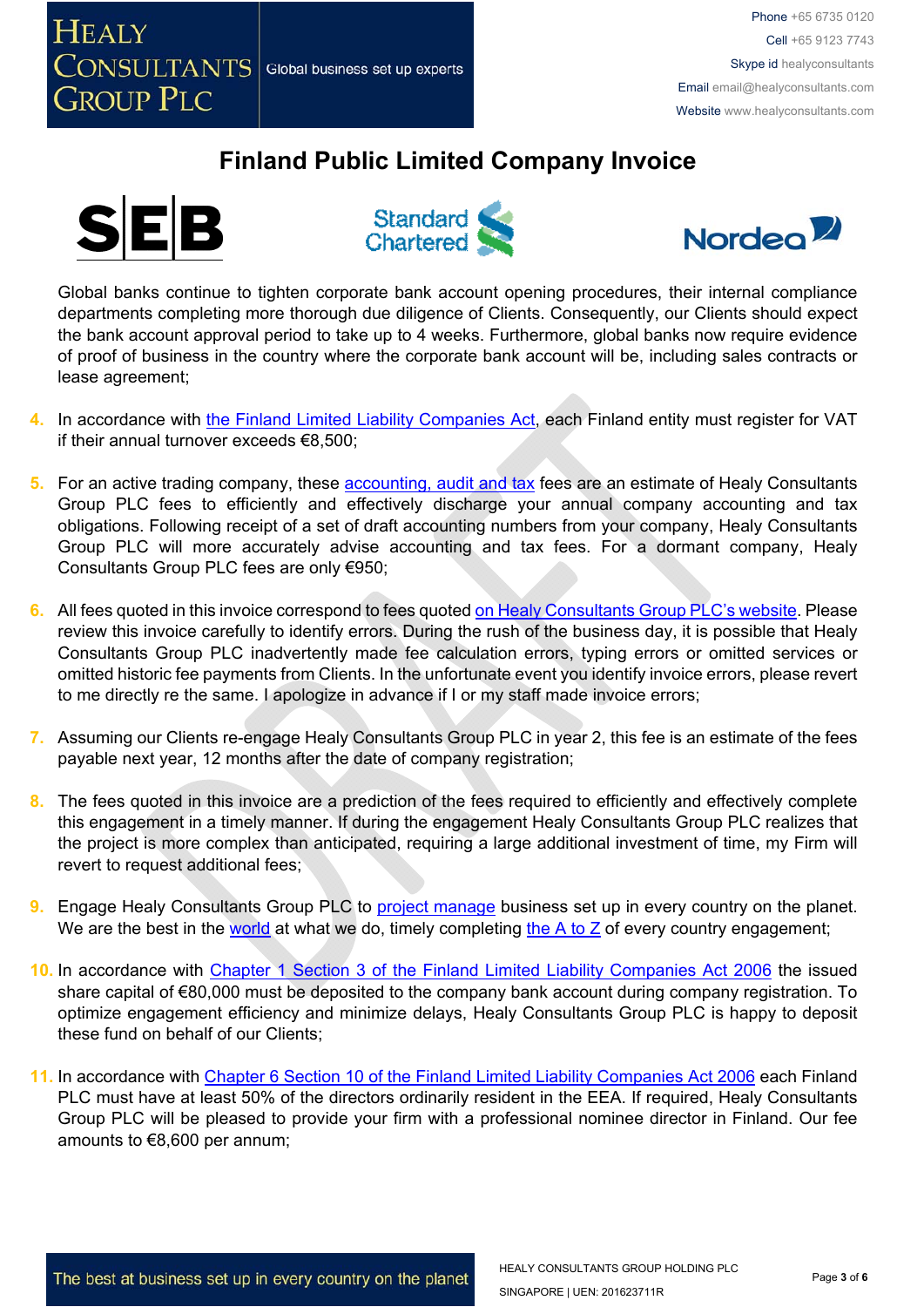**HEALY** 

**GROUP PLC** 

## **Finland Public Limited Company Invoice**

**12.** Unfortunately, some shareholder and director information might need to be officially translated into Finnish, notarized and attested by the Finland embassy in their country of origin. Most of our Clients request we translate all Finland company documents into English and vice versa. There is an additional cost of €30 per page;

As always, Healy Consultants Group PLC will negotiate with all third parties to eliminate or reduce additional engagement costs. For transparency purposes, all third-party fee payments will be supported by original receipts and invoices. Examples of possible third-party payments include **i)** embassy fees; **ii)** notary public costs; **iii)** official translator fees;

- **13.** If our Client and Healy Consultants Group PLC properly plan this engagement, our Clients will *not* have to travel during this engagement. Healy Consultants Group PLC will efficiently complete representative office registration and corporate bank account opening in a timely manner without our Client's presence. Instead, our Client will need to **i)** sign and get documents legalized in the embassy in their country of origin; and **ii)** courier the originals to Healy Consultants Group PLC's office;
- **14.** Depending on our Client's business and nationality, the Finland Government may require a special regulatory license to carry on your business in the country. Healy Consultants Group PLC will assist our Client secure license approval; there may be additional engagement fees. However, the Government enjoys ultimate power of approval of company registrations and business licenses;
- **15.** If required, Healy Consultants Group PLC will be pleased to assist your Firm obtain Finland business visa approvals. Our fee is €3,950 for the first employee, €2,950 for the second employee, €1,950 per employee thereafter. Our employee visa fess includes preparation of a quality visa application and submitting to the correct Government immigration officers. Our employee visa fees includes preparation of a quality visa application and submitting to the correct Government immigration officers. The Government enjoys ultimate power of approval of visa applications. Consequently, guaranteed success is outside of Healy Consultants Group PLC' control. What is inside our control is the preparation and submission of a high quality immigration visa application that maximizes the likelihood of visa approval;
- **16.** Monthly, quarterly and mid-year Government tax obligations include monthly and quarterly payroll reporting, VAT and corporation tax return filing. If you need our help, Healy Consultants Group PLC can complete monthly Government reporting for a monthly fee of US\$860. Healy Consultants Group PLC monthly support will include **i)** receive in Dropbox the monthly invoices from our client; **ii)** label monthly bank statement transactions; **iii)** preparation and submission of VAT returns; and **iv)** submission of monthly employee payroll reporting;
- **17.** Some of our Clients request Healy Consultants Group PLC to provide temporary shared office space for 6 months until their preferred business premises is found. If your Firm requires this service, our one-time fee is €950. Monthly rental thereafter is paid directly to the landlord, independently of Healy Consultants Group PLC;
- **18.** It is important our Clients are aware of their personal and corporate tax obligations in their country of residence and domicile. Let us know if you need Healy Consultants Group PLC help to clarify your local and international annual tax reporting obligations;

HEALY CONSULTANTS GROUP HOLDING PLC

SINGAPORE | UEN: 201623711R

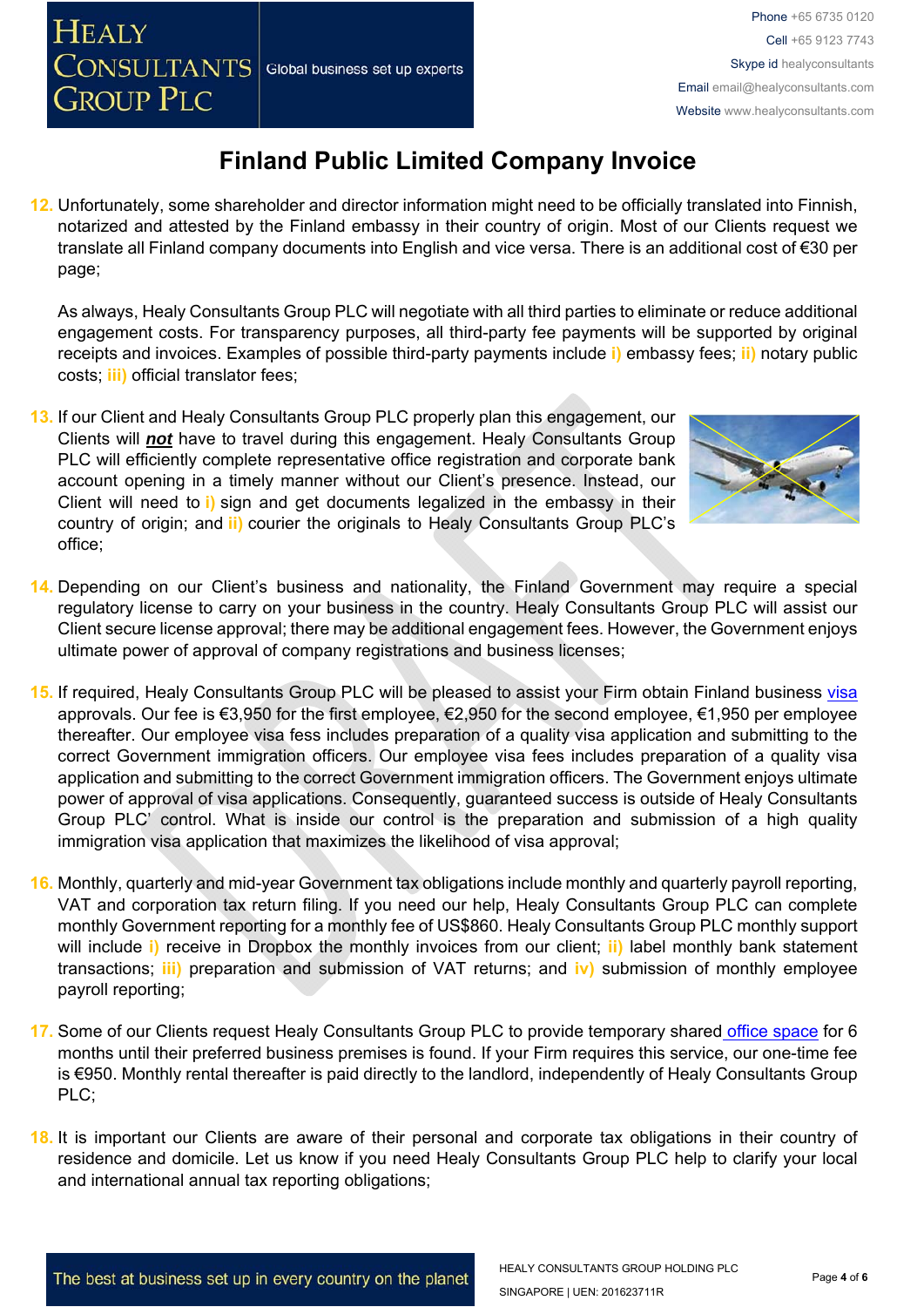- **19.** If required, Healy Consultants Group PLC will act as your Finland company secretary, for which our annual responsibilities include **i)** preparing and filing the legal annual return; **ii)** securely maintaining company records; **iii)** liaising with the Finland government on our Client's behalf; **iv)** legal filing of changes of company structure; and **v)** reminding our Client of statutory deadlines;
- **20.** Some of our Clients require an immediate Finland solution. With this strategy, within a day Healy Consultants Group PLC can supply our Client **i)** an existing dormant Finland company number; **ii)** an already approved Finland corporate bank account number; and **iii)** a business address. Turnkey solutions are attractive to those entrepreneurs who wish to immediately close a country deal, sign a contract or invoice a customer;
- **21.** As stipulated on our business website and in section 3 of our engagement letter, Healy Consultants Group PLC will only commence the engagement following **i)** settlement of our fees and **ii)** completion and signing of our legal engagement letter;
- **22.** Healy Consultants Group PLC will only incorporate your company after 75% of due diligence documentation is received by email. Healy Consultants Group PLC will only open a corporate bank account after 100% of the Client's original due diligence documentation is received by courier;
- 23. During the annual renewal engagement with our Client, our in-house Legal and Compliance Department (click link) reviews the quality and completeness of our Client file. Consequently, Healy Consultants Group PLC may revert to our Client to ask for more up to date due diligence documentation;
- **24.** To assist our Clients to minimize foreign exchange costs, we offer the payment in SG\$, Euro, Pounds or US\$. Kindly let me know in which currency your Firm prefers to settle our fees and I will send an updated invoice, thank you;
- **25.** Some of our Clients engage Healy Consultants Group PLC to recruit (click link) local employees. We have a lot of experience in this area and we are quite skilled at securing quality candidates for our Clients;